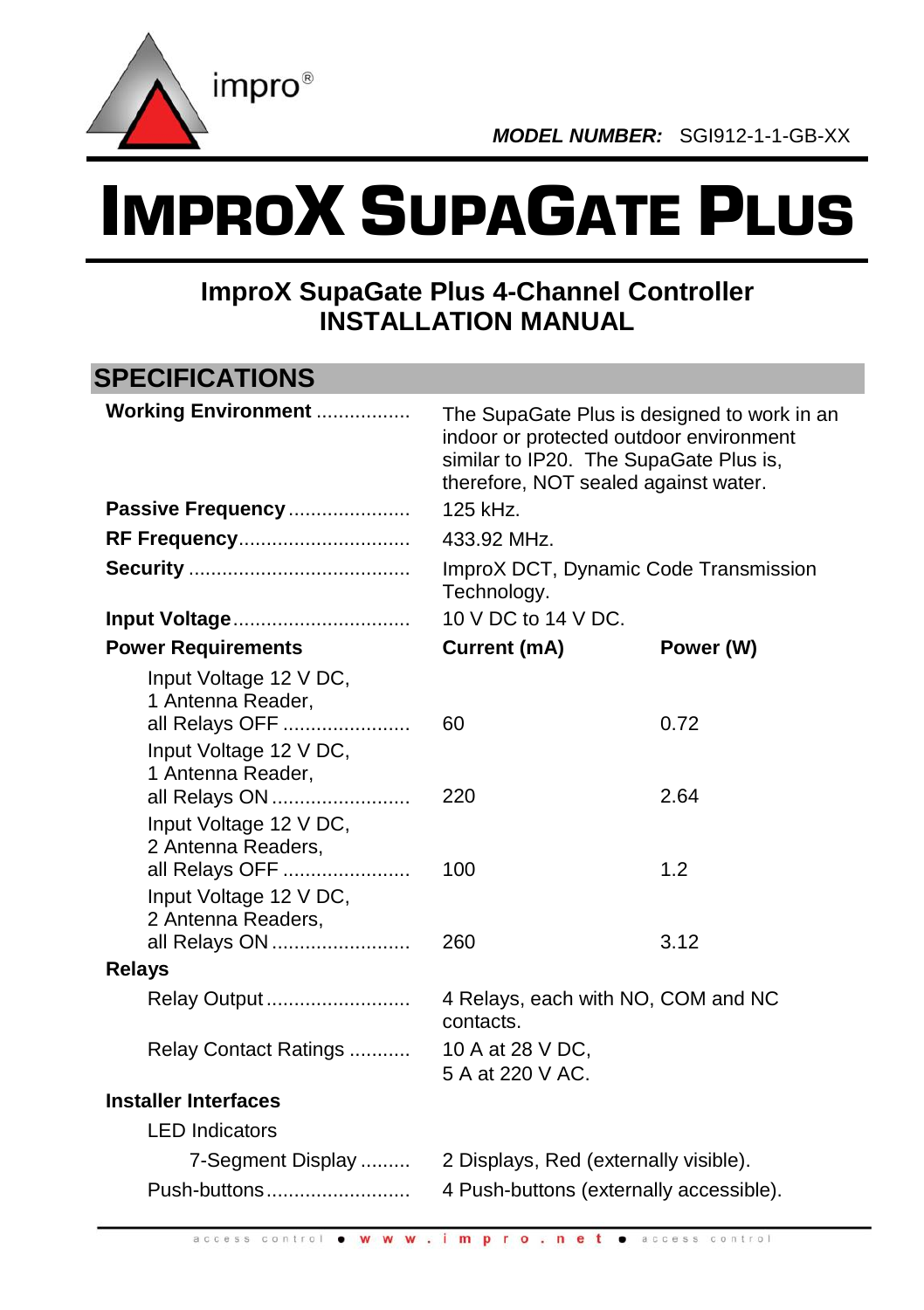# **INSTALLATION INFORMATION**

#### **Accessories**

Find the following when unpacking the SupaGate Plus Controller:

A SupaGate Plus housed in a Black tinted, Polycarbonate Plastic Cabinet. The SupaGate Plus consists of a 2-piece Top Cover and a Base.

#### **CAUTION: DO NOT use the Metal-oxide Varistors (25 Vrms, 500 A, 77 V max clamping) with mains power applications.**

- Four Metal-Oxide Varistors, 25 Vrms, 500 A, 77 V max clamping.
- Four Black tinted, Polycarbonate Plastic Standoffs.
- A 1 m (3 ft) Antenna Reader Connection Cable, with a 6-Way Friction Lock Header  $\bullet$ Connector at one end.
- Two Brass Wood Screws (3.50 mm x 25 mm).
- Two Wall Plugs (7 mm).
- An extra Serial Number Label.

#### **General**

Remember the following when installing the SupaGate Plus:

#### **Read Range**

#### **CAUTION: The SupaGate Plus is susceptible to excessive RF interference, reducing the range. Always site test the SupaGate Plus, prior to installation, in its installation location for optimum RF read range.**

- The SupaGate Plus has a tested RF read range of between 10 m to 30 m (11 yd to 33 yd) when used with the ImproX QT (XQT904-1-1-GB-XX).
- The passive read range varies from between 25 mm to 76 mm (1 in to 3 in) depending on the Antenna Reader and Tag used.

#### **Antenna Reader Distance**

The ideal cable distance between the SupaGate Plus and its Antenna Reader ranges between 2 m to 16 m (7 ft to 53 ft). Achieve this by using good quality screened. twisted pair cable.

#### **Distance between Antenna Readers from the SAME SupaGate Plus**

To avoid mutual interference, install the Antenna Readers alongside each other at least 150 mm (6 in) apart.

#### **Distance between Antenna Readers from DIFFERENT SupaGates**

To avoid mutual interference, install the Antenna Readers alongside each other at least 500 mm (20 in) apart.

**Blank Space**

access control . W W W . impro.net . access control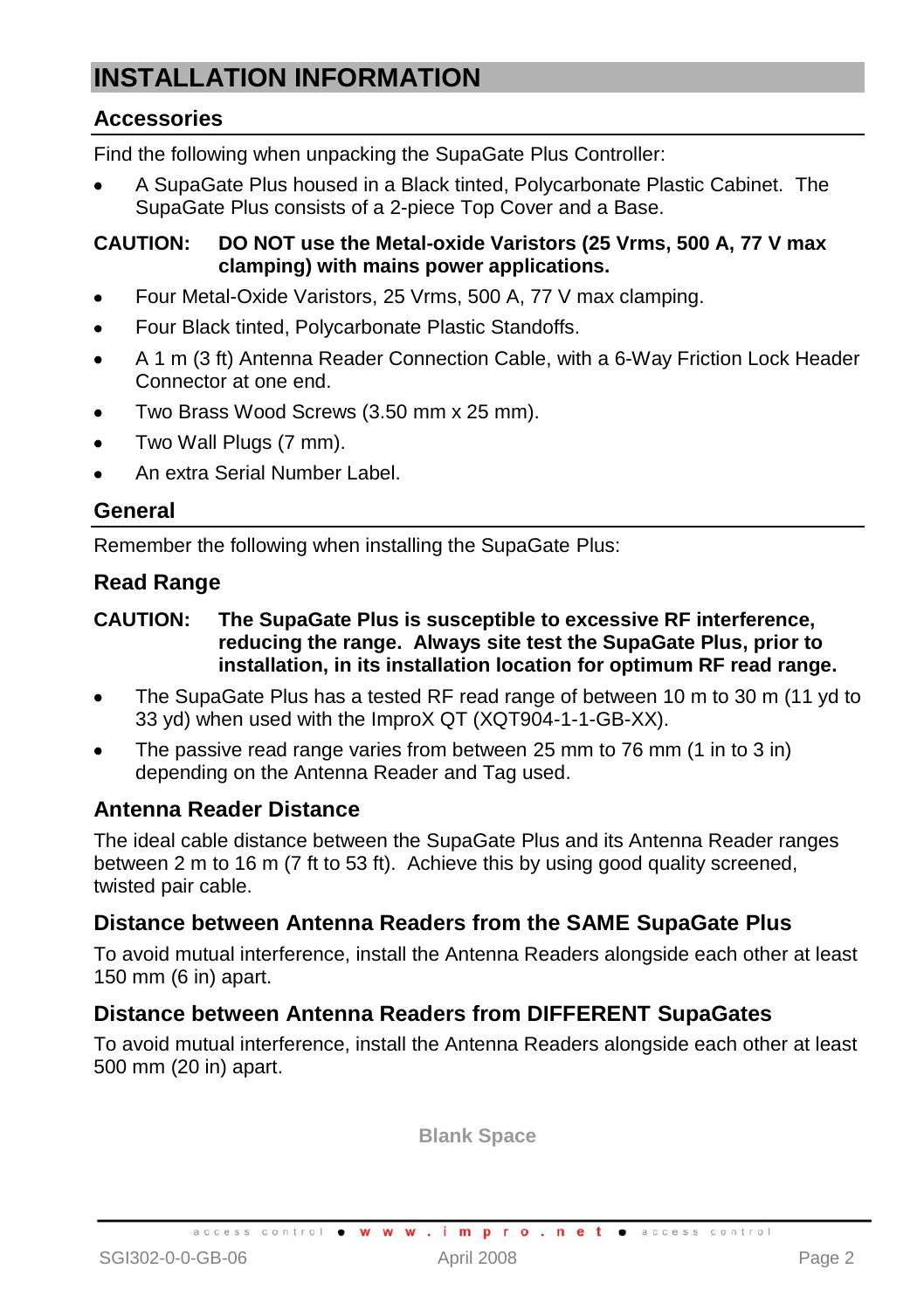#### **Default Relay Selection**

- For passive Tags presented to Antenna Reader 1, Relay 1 is automatically selected. For passive Tags presented to Antenna Reader 2, Relay 2 is automatically selected.
- When using the Normal (4-Digit) PIN-code, if you enter the PIN-code on Antenna Reader 1, Relay 1 is automatically selected. If you enter the PIN-code on Antenna Reader 2, Relay 2 is automatically selected.
- Buttons 1 to 4 on the ImproX (QT) Quad Transmitter activate Relays 1 to 4 on the SupaGate Plus Controller. If only Buttons 1 and 2 are pressed during the "Add RF Tags" procedure then only those Buttons will activate the relevant Relays. Buttons 3 and 4 will have no action. Any combination is available. Se[e Figure 1](#page-2-0) for Button locations.



**Figure 1: Button Configuration for the ImproX (QT) Quad Transmitter Programmed in "Dynamic Code Transmission Mode"**

<span id="page-2-0"></span>The ImproX (QT) Quad Transmitter has its own passive Tag, separate from the transmitted codes. Presenting the ImproX (QT) Quad Transmitter passive Tag to Antenna Reader 1 drives Relay 1, likewise, presentation to Antenna Reader 2 drives Relay 2.

|                                             | Relay 1             | Relay 2             | Relay 3   | Relay 4   |
|---------------------------------------------|---------------------|---------------------|-----------|-----------|
| <b>Quad Transmitter</b>                     | Button 1            | Button 2            | Button 3  | Button 4  |
| <b>Passive Tag</b>                          | Antenna<br>Reader 1 | Antenna<br>Reader 2 | ۰         |           |
| 4-Digit PIN-code                            | Antenna<br>Reader 1 | Antenna<br>Reader 2 | ۰         |           |
| 5-Digit PIN-code<br>(Antenna Reader 1 or 2) | PIN XXXX1           | PIN XXXX2           | PIN XXXX3 | PIN XXXX4 |
| <b>Request to Exit (RTE)</b><br>Input       | RTE Door 1          | RTE Door 2          |           |           |

#### <span id="page-2-1"></span>**Table 1: Relay Allocation Summary**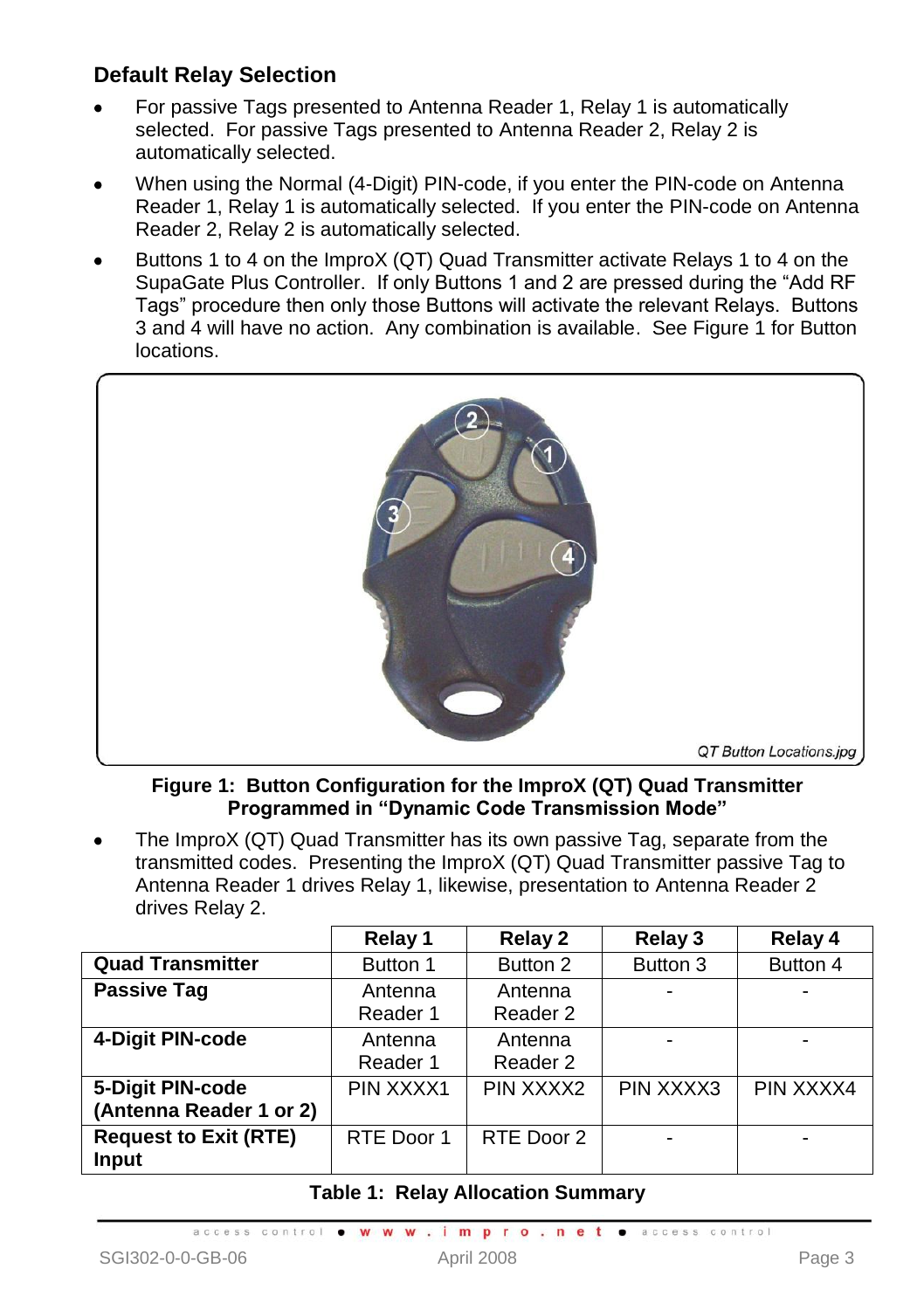#### **Arc Suppression**

Snubber devices are recommended for EMF Flyback and Arc Suppression when driving an inductive load with the Relay, see [Figure 2.](#page-3-0)



**Figure 2: EMF Flyback and Arc Suppression**

### <span id="page-3-0"></span>**MOUNTING THE SUPAGATE PLUS**

- **CAUTION: DO NOT mount the Controller on or close to a metal surface.**
- **CAUTION: Mount the SupaGate Plus in a suitable indoor location, or protected outdoor location. Mounting the SupaGate Plus in a location unprotected against rain will damage the SupaGate Plus.**
- **CAUTION: Make certain that you mount the Controller on a vibration-free surface.**
- *NOTE: If you intend mounting the SupaGate Plus on a damp wall, use the supplied standoffs to position the SupaGate Plus away from the wall.*
- *NOTE: Test the SupaGate Plus, in the proposed installation location before mounting in position, ensuring the read range meets your needs.*

For best performance, position the Controller for clear line-of-sight in the direction of the movement. The antenna should be in the vertical plane.

I[n Figure 3,](#page-4-0) a Tag moving along Motion 1 will be in line-of-sight of the antenna throughout the 10 m distance from first detection to the Controller. However, a Tag moving along Motion 02 will move out of line-of-sight of the antenna once it reaches Point A i[n Figure 3](#page-4-0)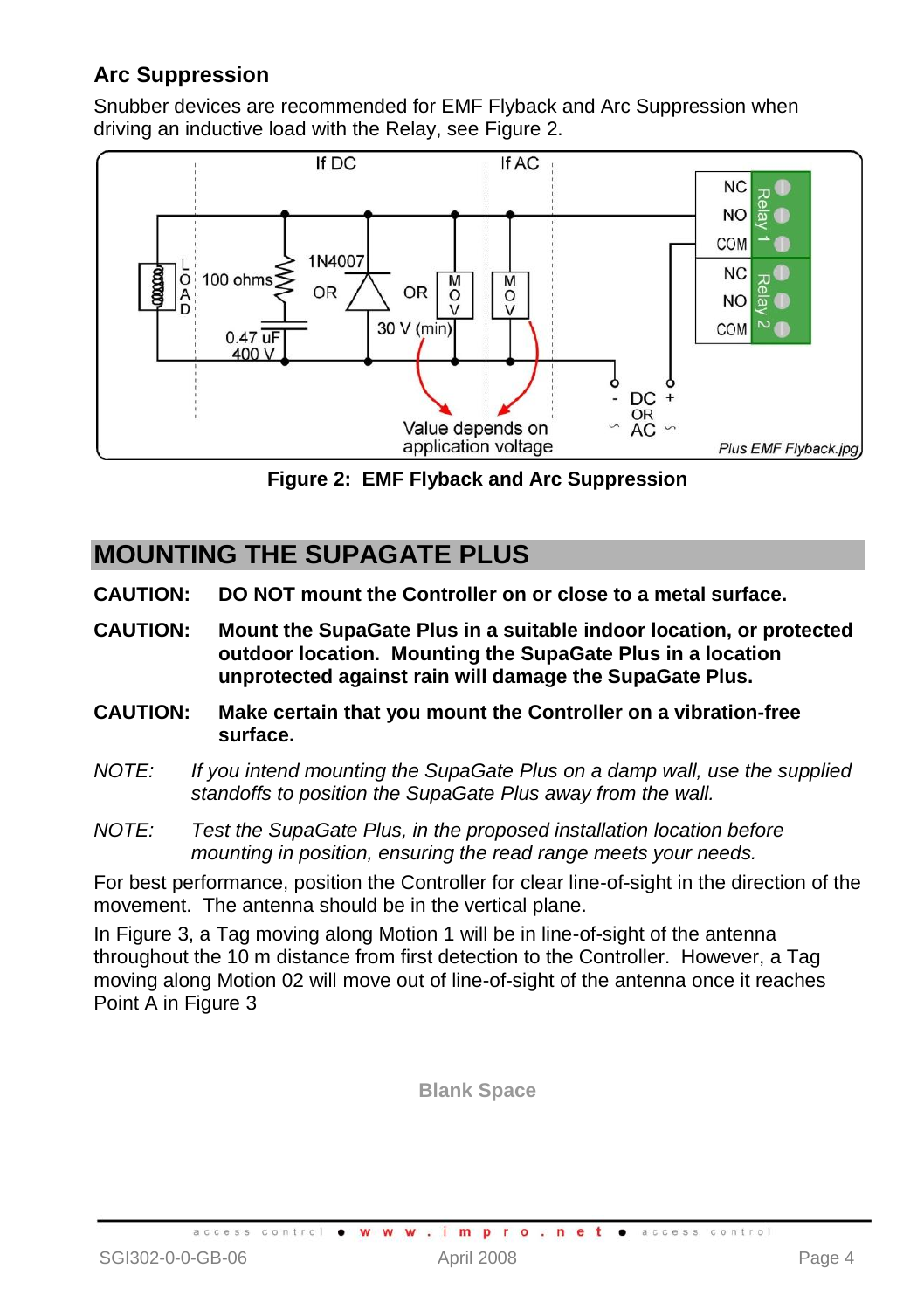

**Figure 3: Line of Sight**

- <span id="page-4-0"></span>1. After removing the SupaGate from its packaging, straighten the flexible Antenna, this ensures an improved RF read range.
- 2. Position the SupaGate in clear line-of-sight, preferably 1.50 m to 2 m (5 ft to 6 ft) above the ground, in the direction of movement, with the Antenna vertical.
- 3. Secure the Cabinet to the mounting surface, using two suitable screws and wall plugs (supplied), nuts and bolts or rivets.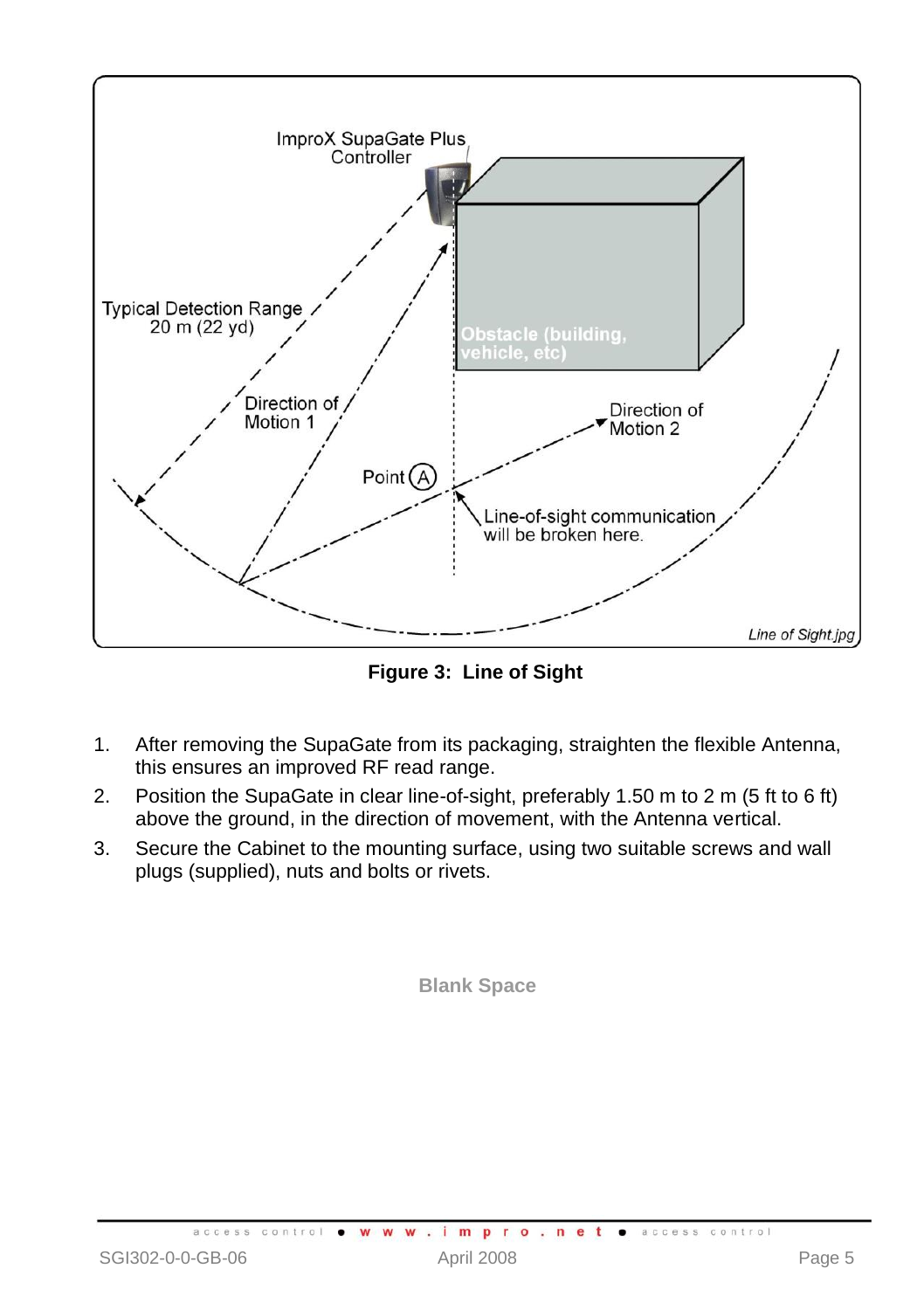# **CONNECTING THE SUPAGATE PLUS**

[Figure 4](#page-5-0) shows the layout of the SupaGate Plus.

<span id="page-5-0"></span>

**Figure 4: SupaGate Plus Layout**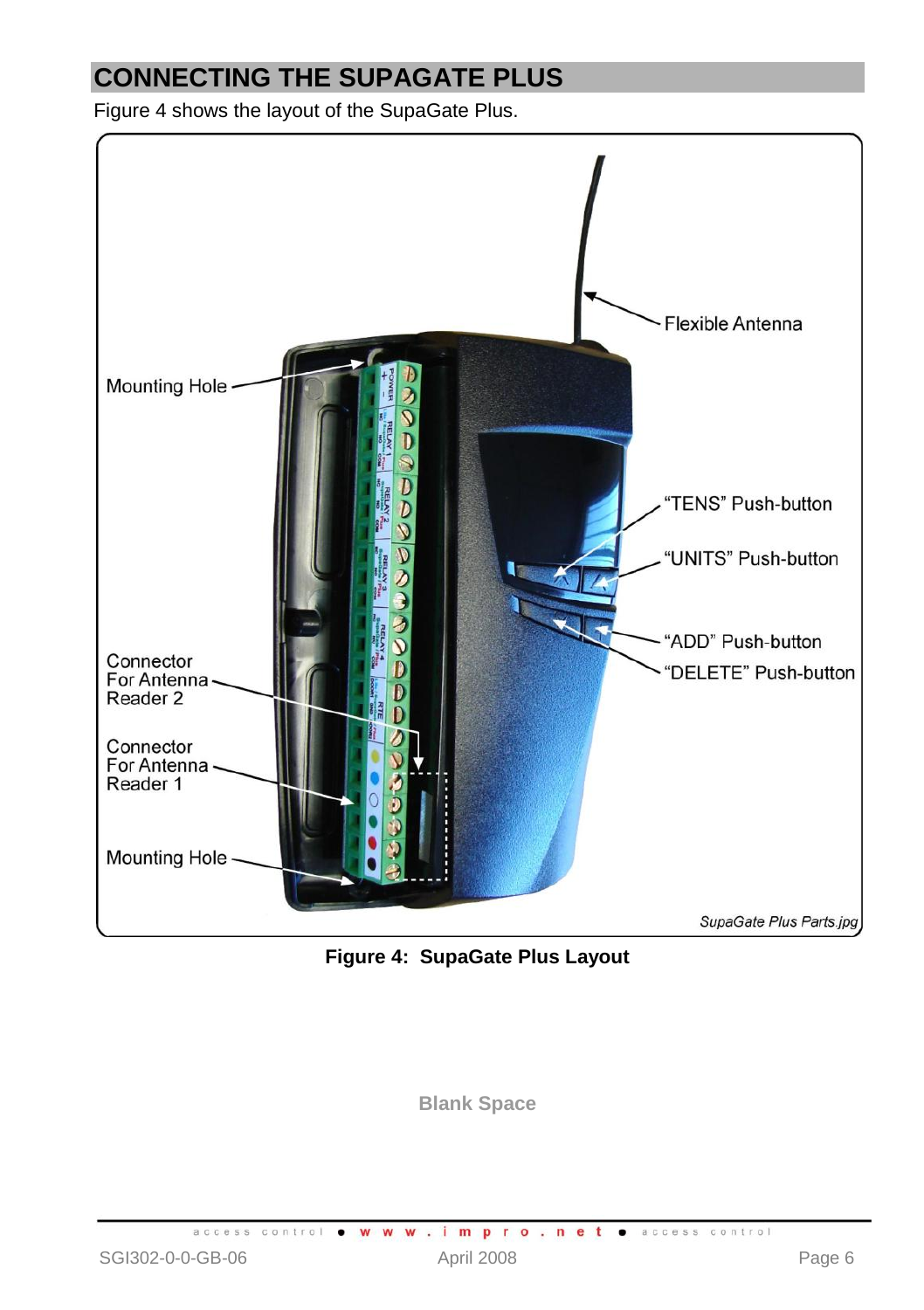[Figure 5](#page-6-0) shows a typical connection diagram for the SupaGate Plus Controller.



**Figure 5: Typical SupaGate Plus Electrical Connections**

<span id="page-6-0"></span>access control . www.impro.net . access control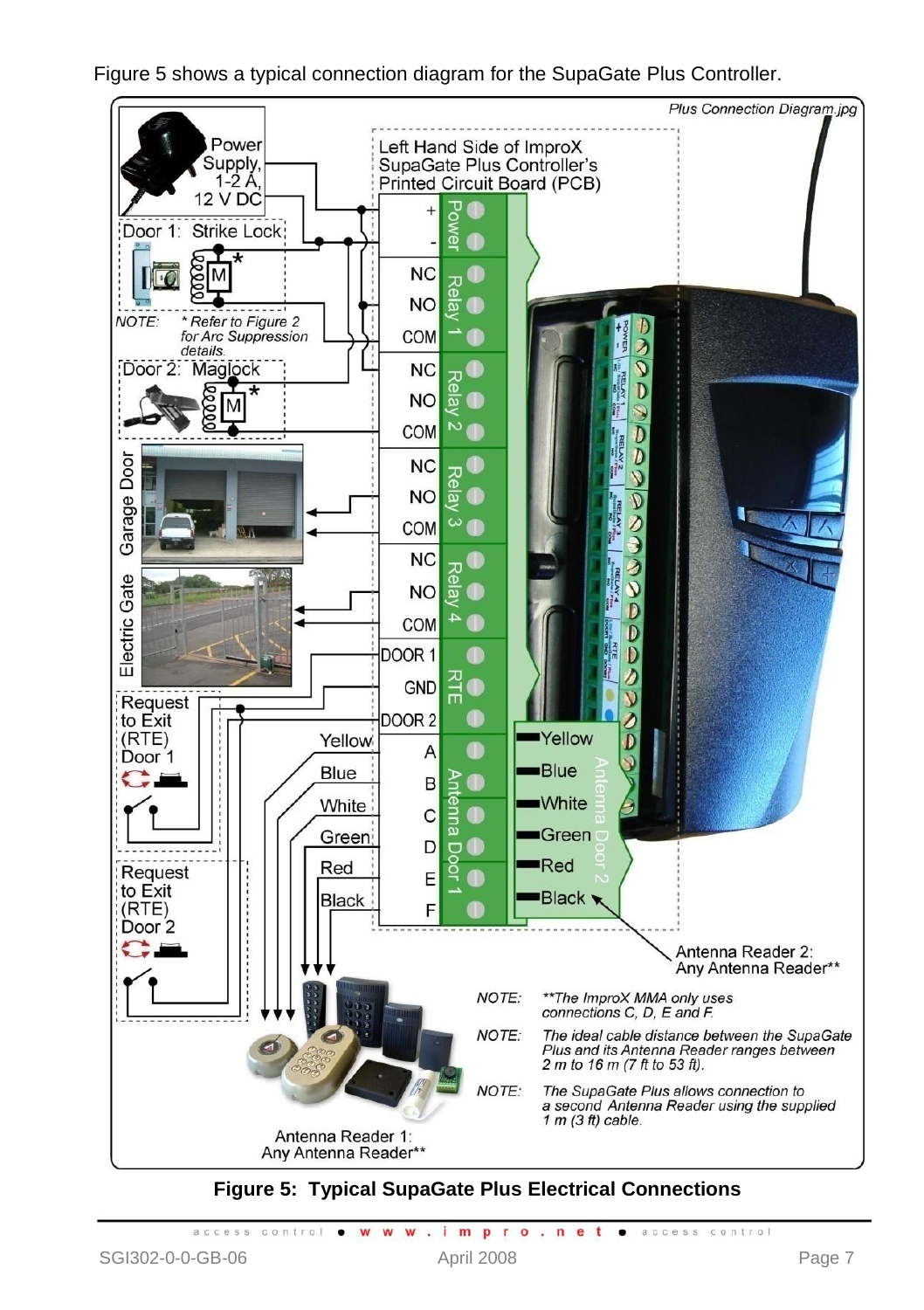# **USER INFORMATION**

| <b>Mode and Action</b> |                                                                                                                                                                                                                                                                                                                                                                                   | <b>7-Segment Display LED</b>                           |                                      |  |  |  |
|------------------------|-----------------------------------------------------------------------------------------------------------------------------------------------------------------------------------------------------------------------------------------------------------------------------------------------------------------------------------------------------------------------------------|--------------------------------------------------------|--------------------------------------|--|--|--|
|                        |                                                                                                                                                                                                                                                                                                                                                                                   | <b>Displays</b>                                        | <b>Duration</b>                      |  |  |  |
|                        | <b>POWER-UP</b>                                                                                                                                                                                                                                                                                                                                                                   |                                                        | 2 seconds<br>then enters<br>Run Mode |  |  |  |
|                        | <b>RUN MODE</b>                                                                                                                                                                                                                                                                                                                                                                   |                                                        | Rotates in                           |  |  |  |
|                        | <b>Reading Tags</b>                                                                                                                                                                                                                                                                                                                                                               | <b>UNITS</b><br><b>TENS</b>                            | a circular<br>manner                 |  |  |  |
|                        | <b>Unknown Tag</b>                                                                                                                                                                                                                                                                                                                                                                | <b>TENS</b><br><b>UNITS</b>                            | 2 seconds                            |  |  |  |
|                        | <b>Tag Found</b>                                                                                                                                                                                                                                                                                                                                                                  | Displays the Tag                                       | 2 seconds                            |  |  |  |
|                        |                                                                                                                                                                                                                                                                                                                                                                                   | Memory Location                                        |                                      |  |  |  |
|                        |                                                                                                                                                                                                                                                                                                                                                                                   | $(01-99)$                                              |                                      |  |  |  |
|                        | <b>PROGRAMMING MODE</b>                                                                                                                                                                                                                                                                                                                                                           |                                                        | 1 second                             |  |  |  |
|                        | <b>Adding Passive Tags</b>                                                                                                                                                                                                                                                                                                                                                        |                                                        |                                      |  |  |  |
| 1.                     | In Run Mode press the "ADD" Push-<br>button for less than 1 second.                                                                                                                                                                                                                                                                                                               | <b>TENS</b><br><b>UNITS</b><br>Displays the first free | 2 seconds                            |  |  |  |
| 2.                     | Press the "TENS" and "UNITS" Push-                                                                                                                                                                                                                                                                                                                                                | Location (01-99)                                       |                                      |  |  |  |
|                        | buttons until the desired Tag Location is<br>shown.                                                                                                                                                                                                                                                                                                                               | Displays the Passive<br>Tag (Card) number as           |                                      |  |  |  |
| 3.                     | Present the Passive Tag to the Antenna<br>Reader.                                                                                                                                                                                                                                                                                                                                 | follows:                                               |                                      |  |  |  |
| 4.                     | Press "ADD" to return to Run Mode.                                                                                                                                                                                                                                                                                                                                                |                                                        |                                      |  |  |  |
|                        | <b>NOTES:</b>                                                                                                                                                                                                                                                                                                                                                                     |                                                        |                                      |  |  |  |
|                        | Each new Tag Code received will display<br>the Location at which it is being added.                                                                                                                                                                                                                                                                                               |                                                        |                                      |  |  |  |
|                        | If the Tag already exists, it will be deleted<br>and re-added in the same location.                                                                                                                                                                                                                                                                                               |                                                        |                                      |  |  |  |
|                        | Ensure you present the Passive Tag to<br>both Antenna Readers to gain access to<br>both doors. If you enroll the Passive Tag<br>only on Antenna Reader 1, access is<br>only granted at Antenna Reader 1.<br>Antenna Reader 2 does not give an<br>allowed or denied signal. Antenna<br>Reader 2 simply reports the Tag<br>Location number on the SupaGate's 7-<br>segment display. |                                                        |                                      |  |  |  |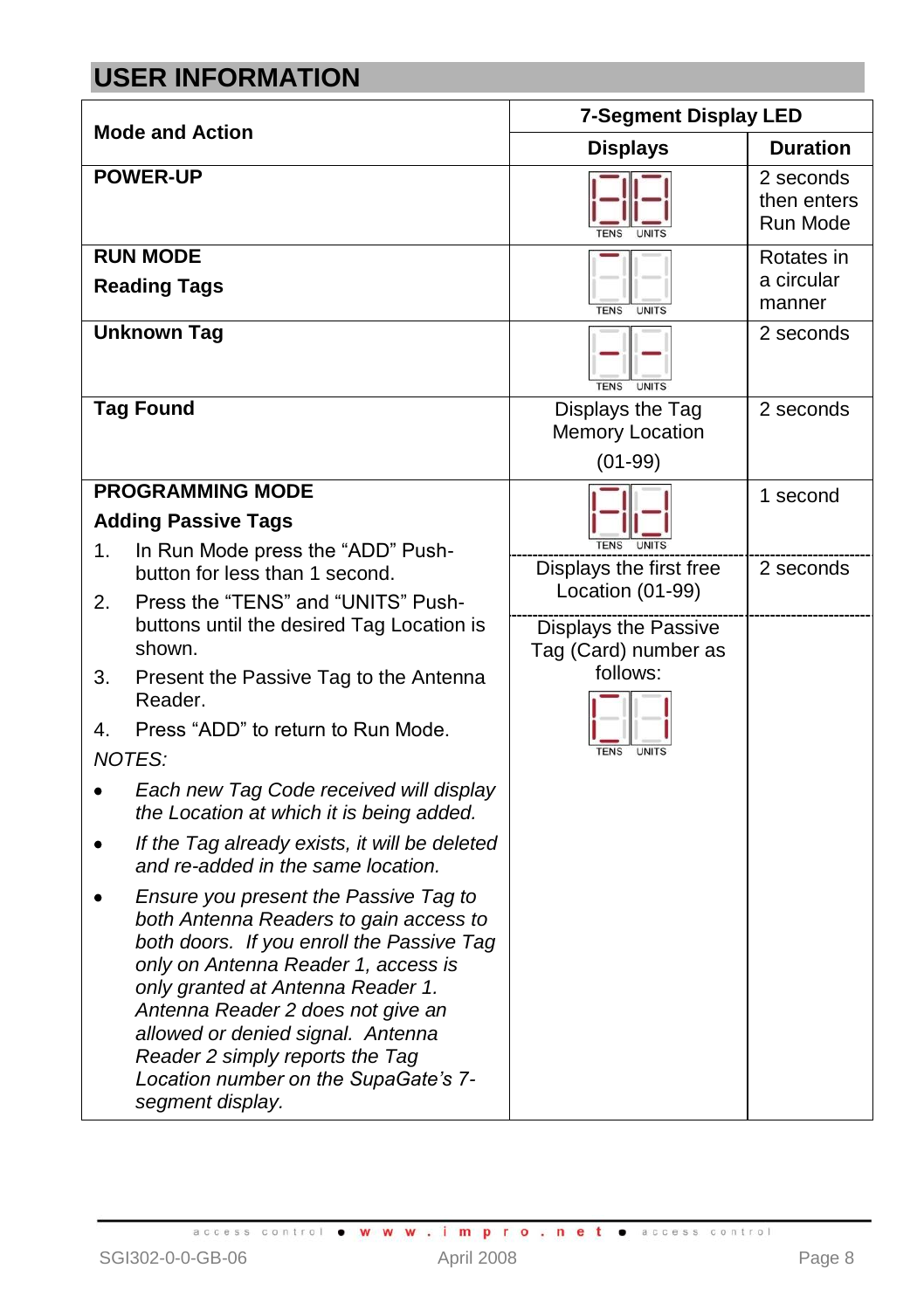| <b>Mode and Action</b>                  |                                                                                                                                                                                                                                                                                                             | <b>7-Segment Display LED</b>                                                                                                    |                 |  |  |
|-----------------------------------------|-------------------------------------------------------------------------------------------------------------------------------------------------------------------------------------------------------------------------------------------------------------------------------------------------------------|---------------------------------------------------------------------------------------------------------------------------------|-----------------|--|--|
|                                         |                                                                                                                                                                                                                                                                                                             | <b>Displays</b>                                                                                                                 | <b>Duration</b> |  |  |
| <b>Adding RF Tags</b><br>$\mathbf{1}$ . | In Run Mode press the "ADD" Push-<br>button for less than 1 second.                                                                                                                                                                                                                                         |                                                                                                                                 | 1 second        |  |  |
| 2.<br>shown.                            | Press the "TENS" and "UNITS" Push-<br>buttons until the desired Tag Location is                                                                                                                                                                                                                             | Displays the first free<br>Location (01-99)                                                                                     | 2 seconds       |  |  |
| 3.<br>4.<br><b>NOTES:</b><br>location.  | Press only the Buttons on the ImproX<br>(QT) Quad Transmitter that are required<br>to be allowed.<br>Press "ADD" to return to Run Mode.<br>Each new Tag Code received will display<br>the Location at which it is being added.<br>If the Tag already exists, it will be<br>deleted and re-added in the same | Displays the Button<br>Number as follows:<br><b>TENS</b><br>UNITS<br><b>TENS</b><br><b>UNITS</b><br><b>TENS</b><br><b>UNITS</b> |                 |  |  |
|                                         | <b>Adding Normal (4-Digit) PIN-codes</b>                                                                                                                                                                                                                                                                    | <b>TENS</b><br><b>UNITS</b>                                                                                                     | 1 second        |  |  |
| 1.                                      | In Run Mode press the "ADD" Push-<br>button for less than 1 second.                                                                                                                                                                                                                                         |                                                                                                                                 |                 |  |  |
| 2.<br>shown.                            | Press the "TENS" and "UNITS" Push-<br>buttons until the desired Tag Location is                                                                                                                                                                                                                             | Displays the first free<br>Location (01-99)                                                                                     | 2 seconds       |  |  |
| 3.                                      | Enter your 4-digit PIN-code on the<br>Keypad Antenna Reader, followed by the<br>"#" Key on the Keypad Antenna Reader.                                                                                                                                                                                       | Displays the PIN-code<br>as follows:                                                                                            |                 |  |  |
| 4.                                      | Press "ADD" to return to Run Mode.                                                                                                                                                                                                                                                                          |                                                                                                                                 |                 |  |  |
| NOTE:                                   | Ensure you enter the complete 4-<br>digit code, followed by the "#" Key to<br>gain entry.                                                                                                                                                                                                                   |                                                                                                                                 |                 |  |  |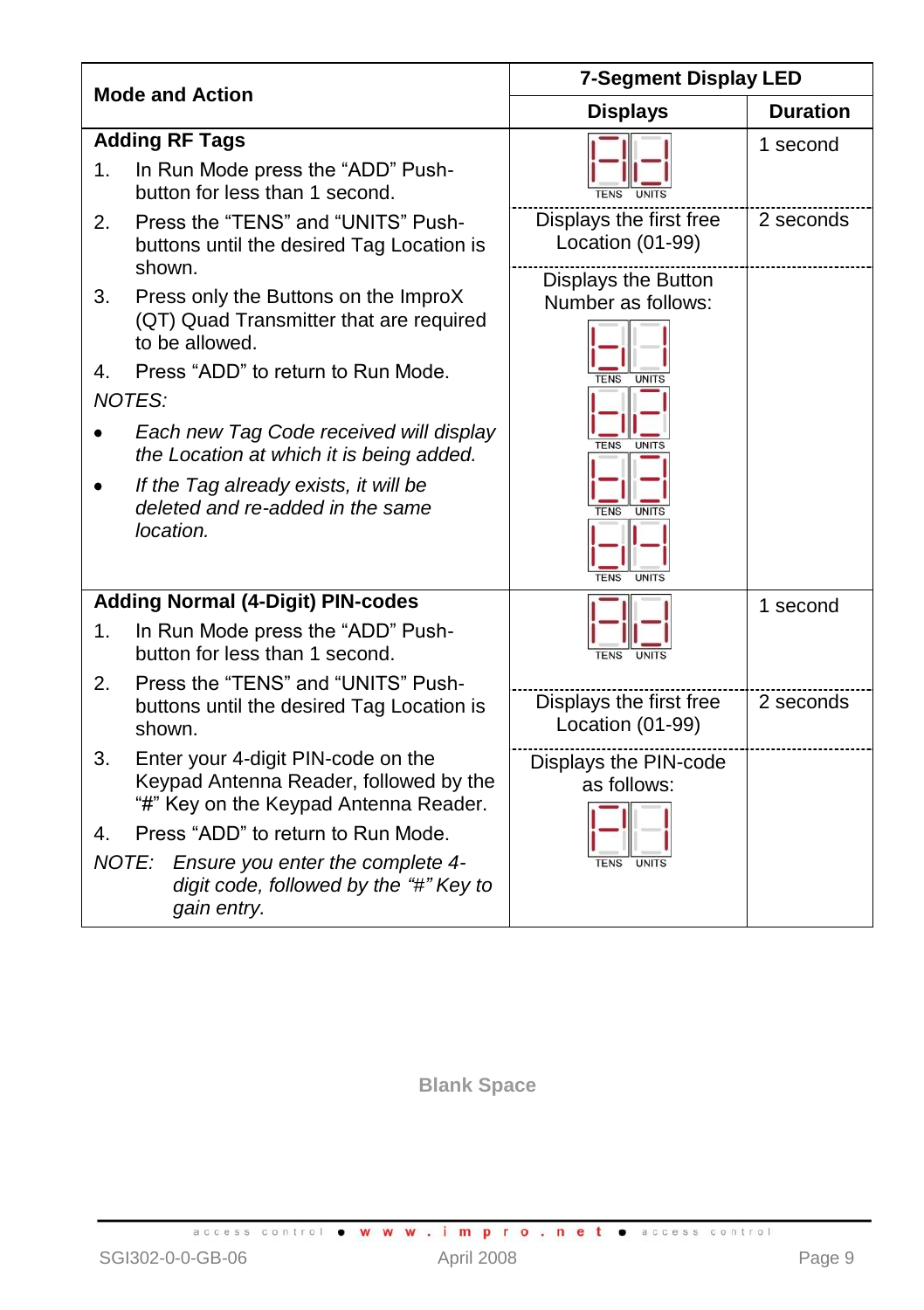|       |                                                                                                                                                                                                                                      | <b>7-Segment Display LED</b>                |                 |  |  |  |
|-------|--------------------------------------------------------------------------------------------------------------------------------------------------------------------------------------------------------------------------------------|---------------------------------------------|-----------------|--|--|--|
|       | <b>Mode and Action</b>                                                                                                                                                                                                               | <b>Displays</b>                             | <b>Duration</b> |  |  |  |
|       | <b>Adding Special (5-Digit) PIN-codes</b>                                                                                                                                                                                            |                                             | 1 second        |  |  |  |
| code. | The PIN-code entered activates only the<br>Relay specified as the 5 <sup>th</sup> digit of the PIN-                                                                                                                                  |                                             |                 |  |  |  |
| 1.    | In Run Mode press the "ADD" Push-<br>button for less than 1 second.                                                                                                                                                                  | Displays the first free<br>Location (01-99) | 2 seconds       |  |  |  |
| 2.    | Press the "TENS" and "UNITS" Push-<br>buttons until the desired Tag Location is<br>shown.                                                                                                                                            | Displays the PIN-code<br>as follows:        |                 |  |  |  |
| 3.    | Enter your 4-digit PIN-code on the<br>Keypad Antenna Reader, followed by a<br>single digit reference to the Relay you<br>want to activate (See Table 1). Press<br>the "#" Key on the Keypad Antenna<br>Reader to complete the entry. | UNITS                                       |                 |  |  |  |
| 4.    | Press "ADD" to return to Run Mode.                                                                                                                                                                                                   |                                             |                 |  |  |  |
|       | NOTE:<br>Ensure you enter the complete 5-<br>digit code, followed by the "#" Key to<br>gain entry.                                                                                                                                   |                                             |                 |  |  |  |
|       | <b>Deleting Tags and PIN-codes</b>                                                                                                                                                                                                   |                                             | 1 second        |  |  |  |
| 1.    | In Run Mode press the "DELETE" Push-<br>button.                                                                                                                                                                                      | <b>TENS</b><br><b>UNITS</b>                 |                 |  |  |  |
| 2.    | Press the "TENS" and "UNITS" Push-<br>buttons until the desired Tag Location is<br>shown.                                                                                                                                            |                                             |                 |  |  |  |
| 3.    | Press "DELETE" to delete the desired<br>Location.                                                                                                                                                                                    |                                             | 2 seconds       |  |  |  |
| 4.    | Specify more Locations to be deleted, or<br>press "DELETE" to return to Run Mode.                                                                                                                                                    | <b>IJNITS</b>                               |                 |  |  |  |
|       | <b>Bulk Delete</b>                                                                                                                                                                                                                   |                                             |                 |  |  |  |
| 1.    | Power down the SupaGate Plus.                                                                                                                                                                                                        |                                             |                 |  |  |  |
| 2.    | Power up the SupaGate Plus while<br>simultaneously pressing the "ADD" and<br>"DELETE" Push-buttons.                                                                                                                                  |                                             |                 |  |  |  |
| 3.    | "??" is displayed, after 2 seconds all is<br>deleted and "dE" is displayed.                                                                                                                                                          |                                             |                 |  |  |  |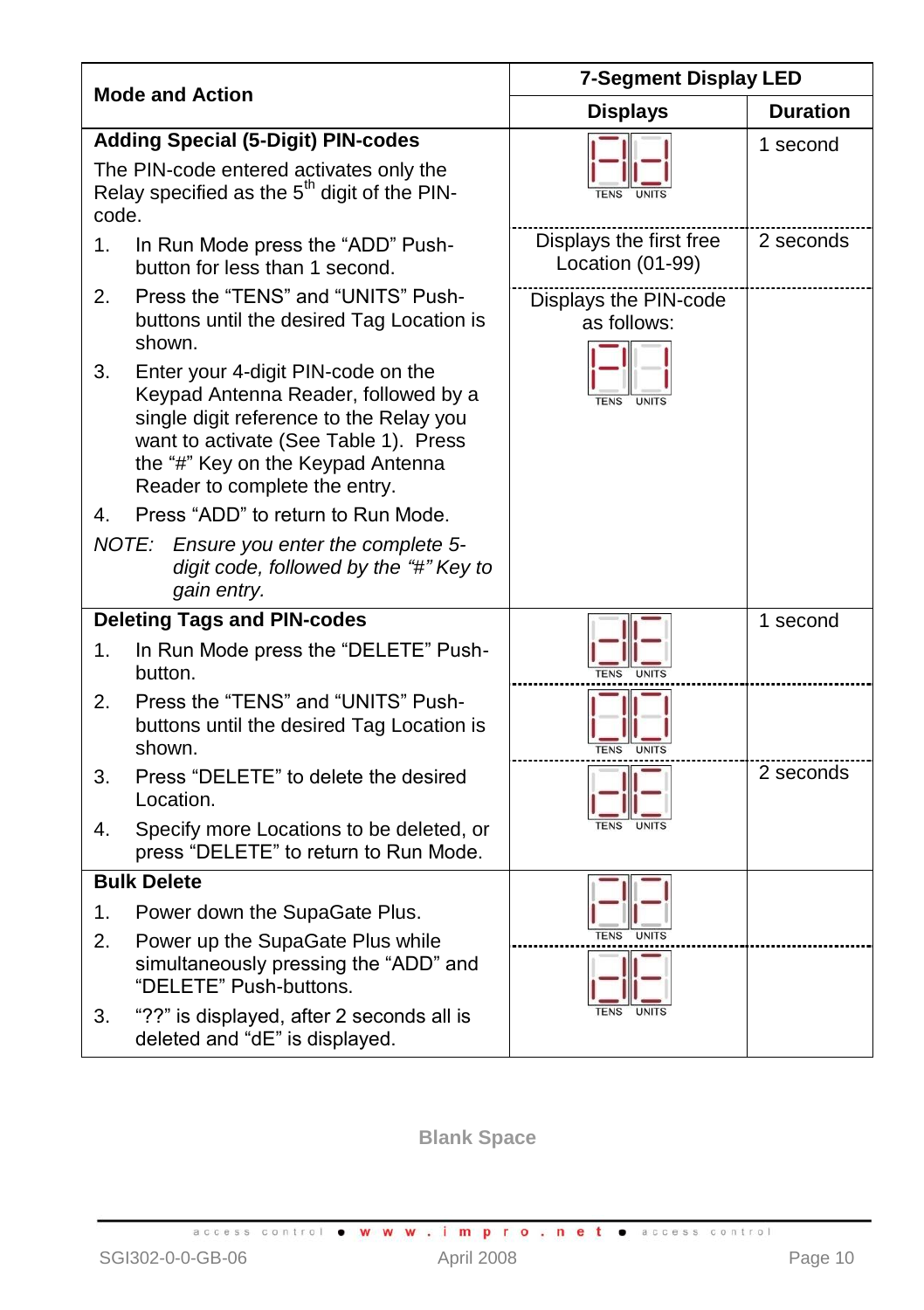|       | <b>Mode and Action</b>                                                           | <b>7-Segment Display LED</b>                |                 |  |  |  |
|-------|----------------------------------------------------------------------------------|---------------------------------------------|-----------------|--|--|--|
|       |                                                                                  | <b>Displays</b>                             | <b>Duration</b> |  |  |  |
|       | <b>Replacing Lost Tags</b>                                                       | Displays the first free                     | 2 seconds       |  |  |  |
| 1.    | Delete the lost Tag from its Tag                                                 | Location                                    |                 |  |  |  |
|       | Location. (See the "Deleting Tags"                                               | $(01-99)$                                   |                 |  |  |  |
| 2.    | section).<br>Add the new Tag to the abovementioned                               | Displays selected Tag                       |                 |  |  |  |
|       | Tag Location. (See the "Adding Tags"<br>section).                                | Memory Location                             |                 |  |  |  |
|       | <b>Set Relay Durations</b>                                                       |                                             | 1 second        |  |  |  |
| 1.    | In Run Mode press the "ADD" Push-<br>button for longer than 1 second.            | <b>TENS</b><br><b>UNITS</b>                 |                 |  |  |  |
| 2.    | Press the "TENS" and "UNITS" Push-                                               | Displays the Relay                          |                 |  |  |  |
|       | buttons to specify the duration of Relay 1                                       | Drive Time in seconds                       |                 |  |  |  |
|       | in seconds $(00 = Toggled Mode)$ .                                               | $(01-99$ seconds)                           |                 |  |  |  |
| NOTE: | The factory default setting is 01.                                               |                                             |                 |  |  |  |
| 1.    | Press the "ADD" Push-button for less<br>than 1 second.                           |                                             | 1 second        |  |  |  |
| 2.    | Press the "TENS" and "UNITS" Push-                                               |                                             |                 |  |  |  |
|       | buttons to specify the duration of Relay 2<br>in seconds $(00 = Toggled Mode)$ . | Displays the Relay<br>Drive Time in seconds |                 |  |  |  |
|       | NOTE: The factory default setting is 01.                                         | $(01-99$ seconds)                           |                 |  |  |  |
| 1.    | Press the "ADD" Push-button for less<br>than 1 second.                           |                                             | 1 second        |  |  |  |
| 2.    | Press the "TENS" and "UNITS" Push-                                               | <b>TENS</b>                                 |                 |  |  |  |
|       | buttons to specify the duration of Relay 3<br>in seconds $(00 = Toggled Mode)$ . | Displays the Relay<br>Drive Time in seconds |                 |  |  |  |
| NOTE: | The factory default setting is 01.                                               | $(01-99$ seconds)                           |                 |  |  |  |
| 1.    | Press the "ADD" Push-button for less                                             |                                             | $1$ second      |  |  |  |
|       | than 1 second.                                                                   |                                             |                 |  |  |  |
| 2.    | Press the "TENS" and "UNITS" Push-<br>buttons to specify the duration of Relay 4 | <b>LINITS</b>                               |                 |  |  |  |
|       | in seconds $(00 = Toggled Mode)$ .                                               | Displays the Relay<br>Drive Time in seconds |                 |  |  |  |
| NOTE: | The factory default setting is 01.                                               | $(01-99$ seconds)                           |                 |  |  |  |
| 3.    | Press "ADD" for less than 1 second to go                                         |                                             |                 |  |  |  |
|       | back to Run Mode.                                                                |                                             |                 |  |  |  |

access control . www.impro.net . access control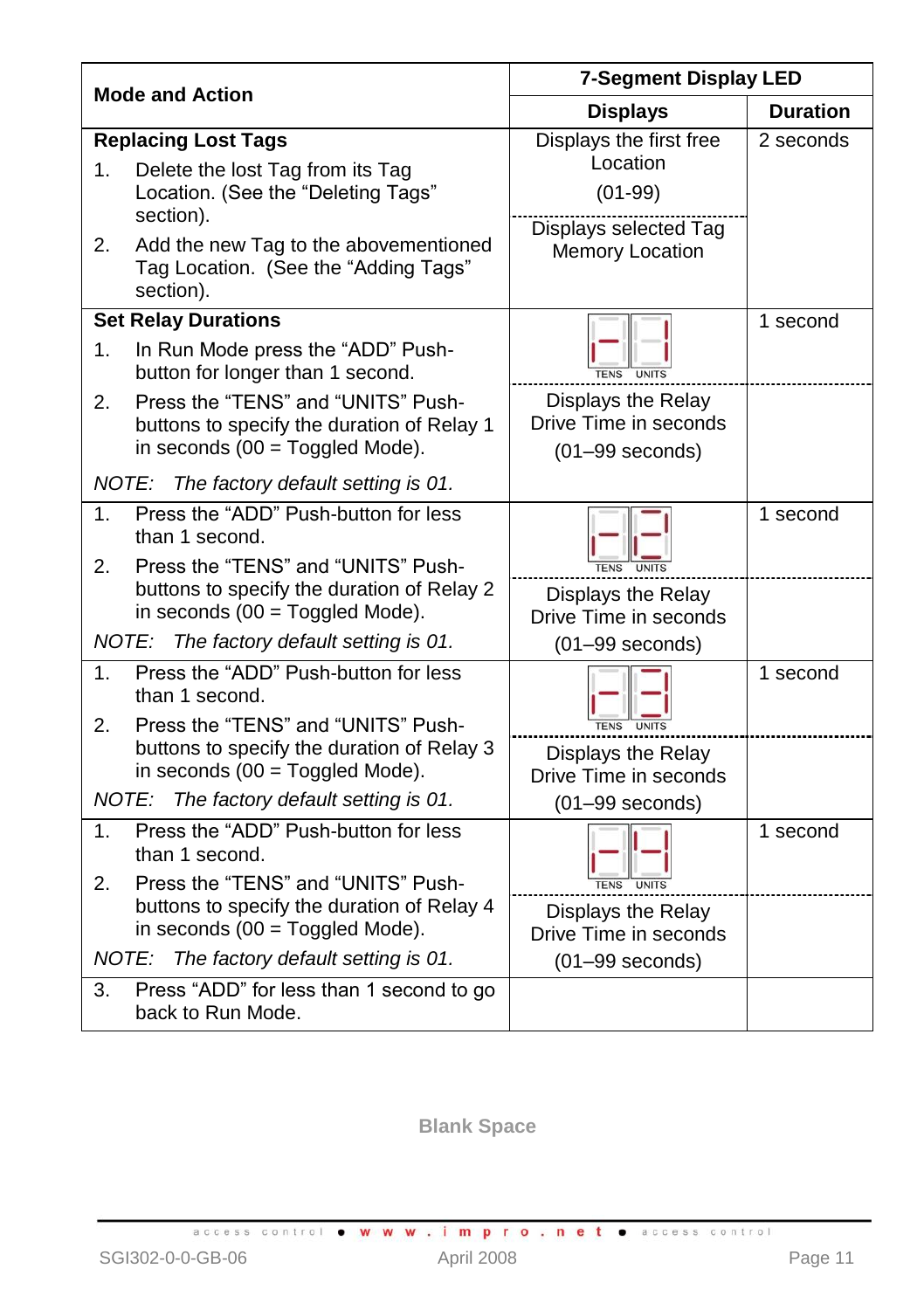# **COMPLICATED CONCEPTS**

- If a 5-digit PIN-code is registered on Antenna Reader 1, specifying Relay 2 as the Relay to be driven, then the 4-digit part of the PIN-code can be entered at Antenna Reader 2, driving Relay 2. No action results from the 4-digit PIN-code being entered on Antenna Reader 1.
- If the Tag + PIN-code function is required, then register a Tag at Antenna Reader 1 and a 5-digit PIN-code specifying Relay 2. Relays 1 and 2 can then be wired in series. Appropriate Relay durations need to be chosen.
- If the incorrect PIN-code is entered 3 times in succession, the Keypad locks for 20 seconds. During this period the RF System remains operational.
- If you select Button 1 on the ImproX (QT) Quad Transmitter to activate Relay 1, presenting the ImproX (QT) Quad Transmitters passive Tag to Antenna Reader 1 automatically activates Relay 1. This is because both the passive Tag and the RF Tag code on an ImproX (QT) Quad Transmitter have the same unique serial number. This only utilizes 1 of your 99 Locations.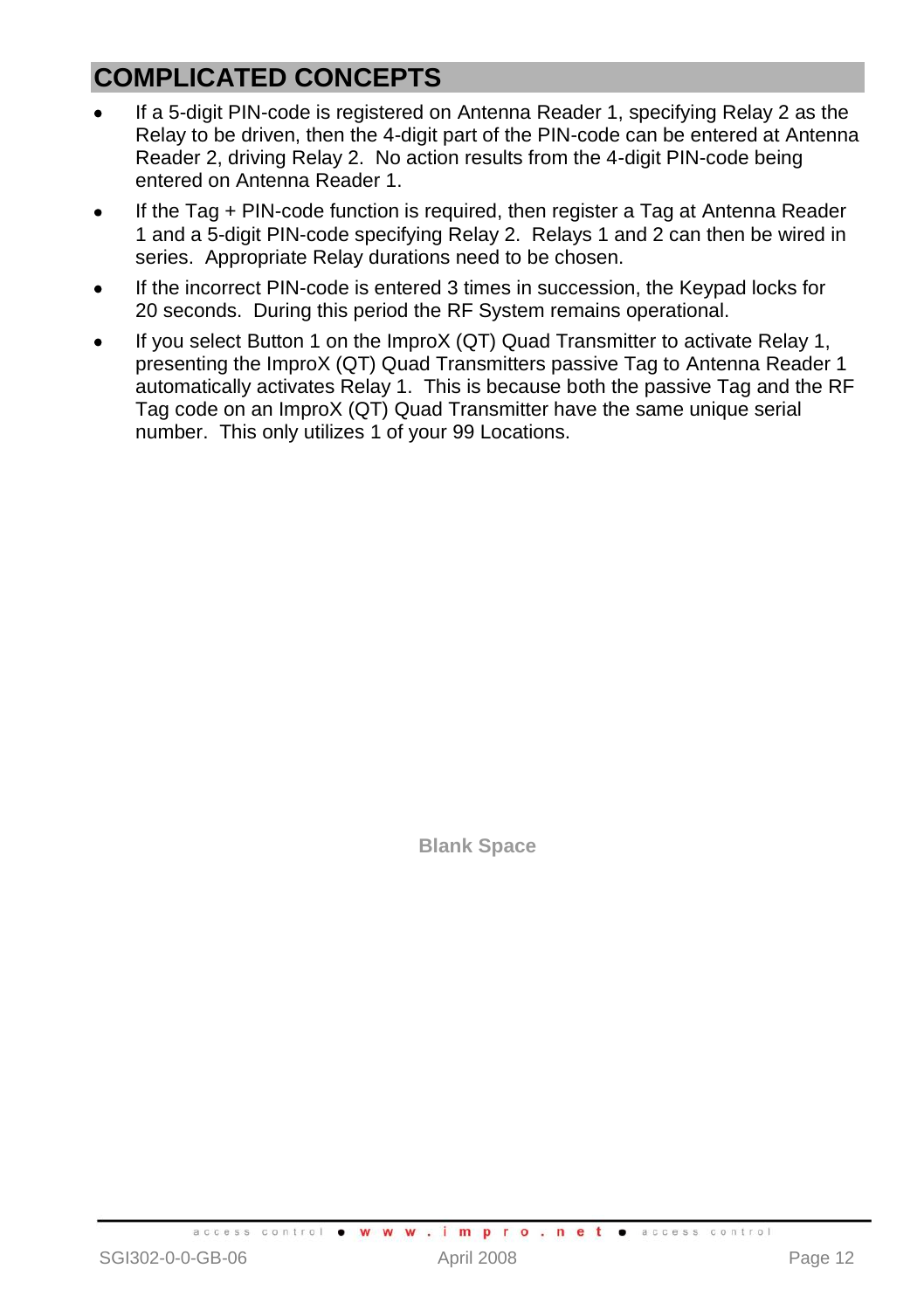# **TAG LOCATIONS**

Document all Tag owners at their respective Tag Memory Locations (in the SupaGate Plus) usin[g Table 2.](#page-13-0) This list provides an easy reference when you need to delete Tags from the SupaGate Plus.

| Owner  |  | <b>Relay or PIN-code</b> |                |                         |                         |     | Owner  |  | <b>Relay or PIN-code</b> |                |                |                         |     |
|--------|--|--------------------------|----------------|-------------------------|-------------------------|-----|--------|--|--------------------------|----------------|----------------|-------------------------|-----|
|        |  | $\overline{\mathbf{1}}$  | $\overline{2}$ | $\overline{\mathbf{3}}$ | $\overline{\mathbf{4}}$ | 5/R |        |  | $\overline{1}$           | $\overline{2}$ | $\overline{3}$ | $\overline{\mathbf{4}}$ | 5/R |
| 01     |  |                          |                |                         |                         |     | 27     |  |                          |                |                |                         |     |
| 02     |  |                          |                |                         |                         |     | 28     |  |                          |                |                |                         |     |
| 03     |  |                          |                |                         |                         |     | 29     |  |                          |                |                |                         |     |
| 04     |  |                          |                |                         |                         |     | $30\,$ |  |                          |                |                |                         |     |
| 05     |  |                          |                |                         |                         |     | 31     |  |                          |                |                |                         |     |
| 06     |  |                          |                |                         |                         |     | 32     |  |                          |                |                |                         |     |
| 07     |  |                          |                |                         |                         |     | 33     |  |                          |                |                |                         |     |
| 08     |  |                          |                |                         |                         |     | 34     |  |                          |                |                |                         |     |
| 09     |  |                          |                |                         |                         |     | 35     |  |                          |                |                |                         |     |
| $10$   |  |                          |                |                         |                         |     | 36     |  |                          |                |                |                         |     |
| $11$   |  |                          |                |                         |                         |     | 37     |  |                          |                |                |                         |     |
| $12$   |  |                          |                |                         |                         |     | 38     |  |                          |                |                |                         |     |
| 13     |  |                          |                |                         |                         |     | 39     |  |                          |                |                |                         |     |
| 14     |  |                          |                |                         |                         |     | 40     |  |                          |                |                |                         |     |
| 15     |  |                          |                |                         |                         |     | 41     |  |                          |                |                |                         |     |
| 16     |  |                          |                |                         |                         |     | 42     |  |                          |                |                |                         |     |
| $17$   |  |                          |                |                         |                         |     | 43     |  |                          |                |                |                         |     |
| 18     |  |                          |                |                         |                         |     | 44     |  |                          |                |                |                         |     |
| 19     |  |                          |                |                         |                         |     | 45     |  |                          |                |                |                         |     |
| $20\,$ |  |                          |                |                         |                         |     | 46     |  |                          |                |                |                         |     |
| 21     |  |                          |                |                         |                         |     | 47     |  |                          |                |                |                         |     |
| 22     |  |                          |                |                         |                         |     | 48     |  |                          |                |                |                         |     |
| 23     |  |                          |                |                         |                         |     | 49     |  |                          |                |                |                         |     |
| 24     |  |                          |                |                         |                         |     | 50     |  |                          |                |                |                         |     |
| $25\,$ |  |                          |                |                         |                         |     | 51     |  |                          |                |                |                         |     |
| 26     |  |                          |                |                         |                         |     | 52     |  |                          |                |                |                         |     |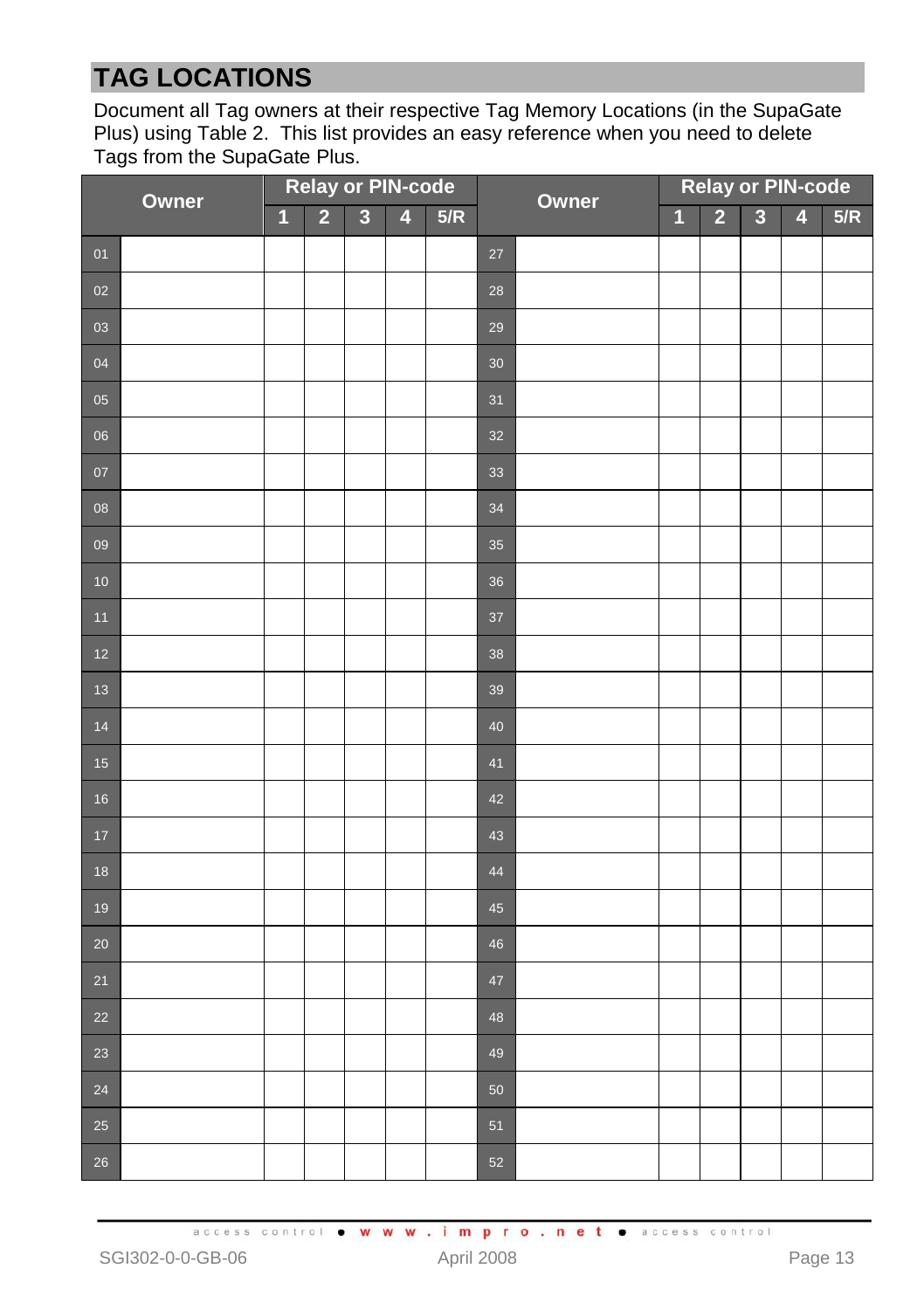| Owner |  | <b>Relay or PIN-code</b> |                |                         |                         |     | Owner  |  | <b>Relay or PIN-code</b> |                |                         |                         |     |
|-------|--|--------------------------|----------------|-------------------------|-------------------------|-----|--------|--|--------------------------|----------------|-------------------------|-------------------------|-----|
|       |  | $\overline{1}$           | $\overline{2}$ | $\overline{\mathbf{3}}$ | $\overline{\mathbf{4}}$ | 5/R |        |  | $\overline{1}$           | $\overline{2}$ | $\overline{\mathbf{3}}$ | $\overline{\mathbf{4}}$ | 5/R |
| 53    |  |                          |                |                         |                         |     | $77\,$ |  |                          |                |                         |                         |     |
| 54    |  |                          |                |                         |                         |     | 78     |  |                          |                |                         |                         |     |
| 55    |  |                          |                |                         |                         |     | 79     |  |                          |                |                         |                         |     |
| 56    |  |                          |                |                         |                         |     | 80     |  |                          |                |                         |                         |     |
| 57    |  |                          |                |                         |                         |     | 81     |  |                          |                |                         |                         |     |
| 58    |  |                          |                |                         |                         |     | 82     |  |                          |                |                         |                         |     |
| 59    |  |                          |                |                         |                         |     | 83     |  |                          |                |                         |                         |     |
| 60    |  |                          |                |                         |                         |     | 84     |  |                          |                |                         |                         |     |
| 61    |  |                          |                |                         |                         |     | 85     |  |                          |                |                         |                         |     |
| 62    |  |                          |                |                         |                         |     | 86     |  |                          |                |                         |                         |     |
| 63    |  |                          |                |                         |                         |     | 87     |  |                          |                |                         |                         |     |
| 64    |  |                          |                |                         |                         |     | 88     |  |                          |                |                         |                         |     |
| 65    |  |                          |                |                         |                         |     | 89     |  |                          |                |                         |                         |     |
| 66    |  |                          |                |                         |                         |     | 90     |  |                          |                |                         |                         |     |
| 67    |  |                          |                |                         |                         |     | 91     |  |                          |                |                         |                         |     |
| 68    |  |                          |                |                         |                         |     | 92     |  |                          |                |                         |                         |     |
| 69    |  |                          |                |                         |                         |     | 93     |  |                          |                |                         |                         |     |
| 70    |  |                          |                |                         |                         |     | 94     |  |                          |                |                         |                         |     |
| $71$  |  |                          |                |                         |                         |     | 95     |  |                          |                |                         |                         |     |
| 72    |  |                          |                |                         |                         |     | 96     |  |                          |                |                         |                         |     |
| 73    |  |                          |                |                         |                         |     | 97     |  |                          |                |                         |                         |     |
| 74    |  |                          |                |                         |                         |     | 98     |  |                          |                |                         |                         |     |
| 75    |  |                          |                |                         |                         |     | 99     |  |                          |                |                         |                         |     |
| 76    |  |                          |                |                         |                         |     |        |  |                          |                |                         |                         |     |

<span id="page-13-0"></span>**Table 2: Tag Location Table**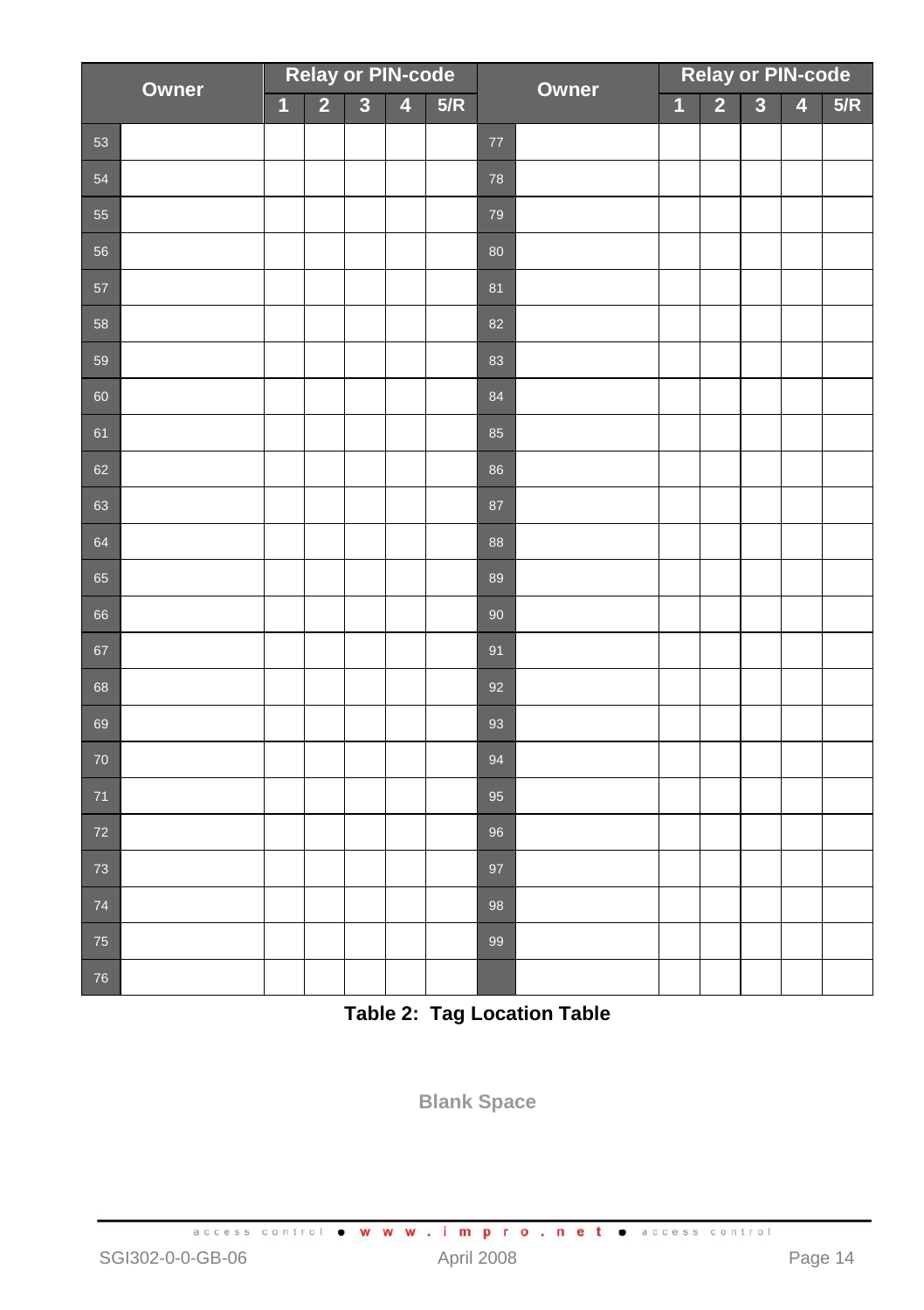# **GUARANTEE OR WARRANTY**

#### **CAUTION: We reserve the right to nullify the products guarantee or warranty where you have not properly installed the Metal-oxide Varistors.**

This product conforms to our Guarantee or Warranty details placed on our Web Site to read further please go to [www.impro.net.](http://www.impro.net/)

**USER NOTES**